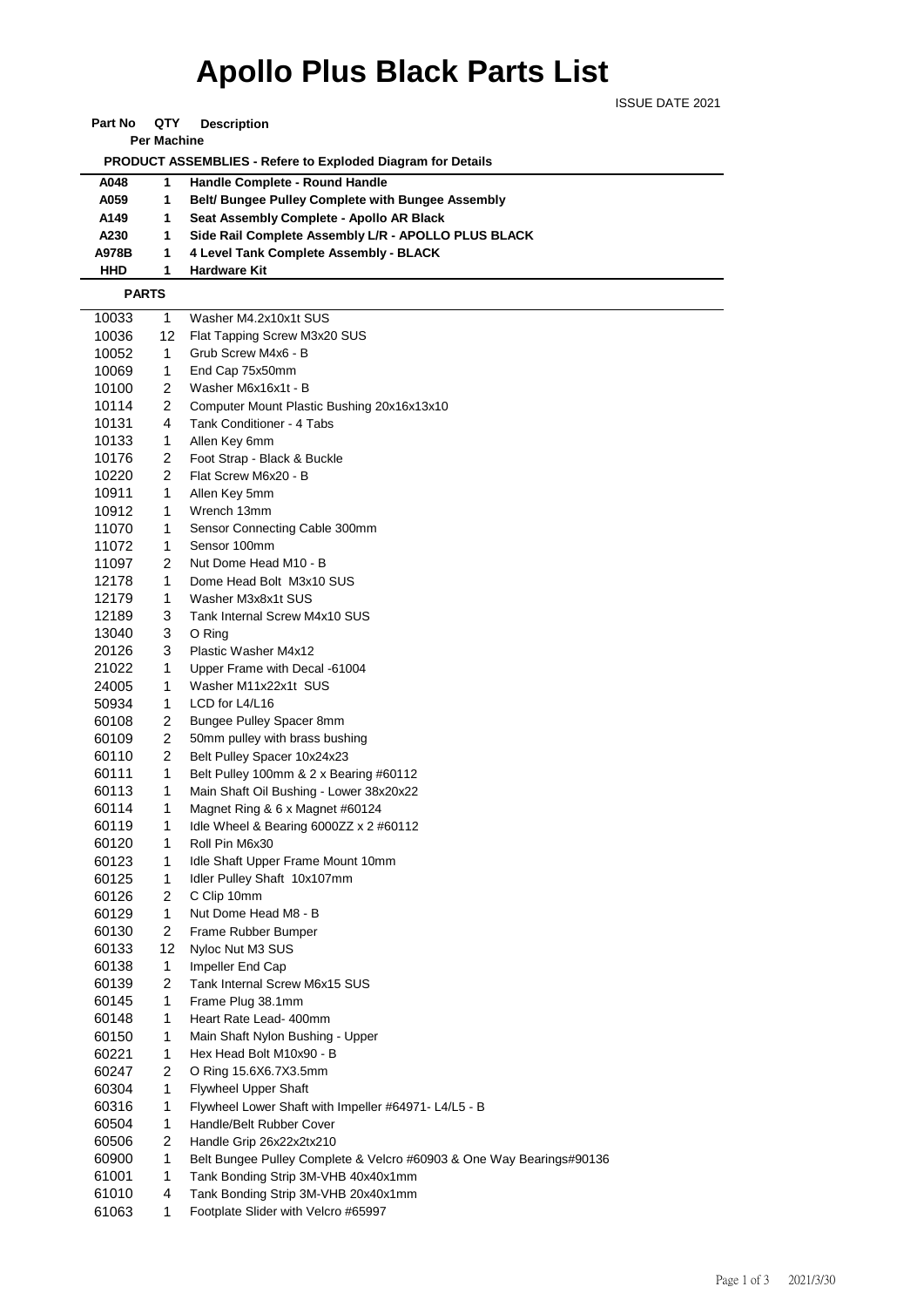| Part No        | QTY                     | <b>Description</b>                                                              |
|----------------|-------------------------|---------------------------------------------------------------------------------|
|                | Per Machine             |                                                                                 |
| 61064          | 1                       | Footplate Slider Base 120x111x22.8                                              |
| 61066          | 1                       | Plastic Washer M5920.1x2T                                                       |
| 61228          | 1                       | Dome Head Bolt M8x65 - B                                                        |
| 62002          | 1                       | Siphon                                                                          |
| 62807          | 2                       | Dome Head Bolt M8x15 - B                                                        |
| 62810          | 1                       | Dome Head Bolt M8x35 - B                                                        |
| 62811          | 8                       | Dome Head Bolt M8x45 - B                                                        |
| 62812          | 1                       | Hex Head Bolt M6x15 - B                                                         |
| 62814          | 4                       | Hex Head Bolt M4x20 - B                                                         |
| 62815          | 8                       | Hex Head Bolt M6x20 - B                                                         |
| 62818          | 4                       | Hex Head Bolt M8x160 - B                                                        |
| 62819          | 2                       | Hex Head Bolt M8x60 - B                                                         |
| 62822          | 8                       | Nut M8 - B                                                                      |
| 63132          | 12                      | Allen Key Bolt-M3x20 - SUS                                                      |
| 63144          | 1                       | Tank Plug for HS Tank                                                           |
| 63810          | 1                       | Round Decal 80x40mm - FLUIDROWER - Black                                        |
| 64141          | 1                       | Computer with USB - L4                                                          |
| 64983          | 1                       | L4/L5 Tank Adjuster Outer Valve & Rubber Spacer #66974 & M6 Ball Plunger #66976 |
| 64986          | 1<br>1                  | Adjuster Knob for Plus / V / XL - Black                                         |
| 64988<br>65118 | 1                       | L4/L5 Valve Base - Black<br>Tank Large Ring Seal - Black 499x5.8 Black          |
| 65125          | 1                       | Rubber End Cap - Main Frame                                                     |
| 65142          | 2                       | Hex Head Bolt M8x15 - B                                                         |
| 65143          | $\overline{\mathbf{c}}$ | Tank Strut bracket - Apollo/Apollo PRO                                          |
| 65693          | 4                       | Dome Head Bolt M5x15 - B                                                        |
| 65702          | 4                       | Seat Wheel                                                                      |
| 65820          | 1                       | <b>Bungee Hook Mount</b>                                                        |
| 65918          | 1                       | Dome Head Bolt M10x60 - B                                                       |
| 65921          | 24                      | Washer M8.5x19x1.6t - B                                                         |
| 65923          | 1                       | Bungee Hook End 8mm                                                             |
| 65924          | 1                       | Bungee Rope 8mm x 2230 & Inner Clip #65922                                      |
| 65931          | 11                      | Nyloc Nut M8 - B                                                                |
| 65935          | 2                       | Nyloc Nut M6 - B                                                                |
| 65949          | 1                       | Washer M10x21x2t - B                                                            |
| 65980          | 1                       | Lower Tank Shell with Decal #61006                                              |
| 65982          | 1                       | Inner Reserve Tank Shell / AR                                                   |
| 66039          | 4                       | Bumper                                                                          |
| 66055          | $\overline{\mathbf{c}}$ | Velcro for Side Rail 20x345mm                                                   |
| 66056          | 4                       | Bump Stop - Square 23x15x6.5                                                    |
| 66058          | 1                       | Seat LS-E28 - for Dual Rail                                                     |
| 66059          | 4                       | Seat Wheel Short Spacer 12.7x8.1x8.5 - B                                        |
| 66061          | 4                       | Spacer 20x8x38                                                                  |
| 66062          | 2                       | Spacer 12x8x209                                                                 |
| 66063          | 2                       | Axle shaft 8mm                                                                  |
| 66064          | 4                       | D7 Eclip                                                                        |
| 66065          | 4                       | Spacer 12.7x8x17.5                                                              |
| 66066          | 4                       | Shoulder Screw M6x15 - B                                                        |
| 66070          | 2                       | <b>Transport Wheel</b>                                                          |
| 66074          | 12                      | Dome Head Screw for Wood M3x15 - B                                              |
| 66260<br>66323 | 2<br>4                  | Seat Frame - Apollo AR<br>Seat Wheel 98A                                        |
| 66354          | 2                       | Seat Runner                                                                     |
| 66557          | 1                       | Rear Board 268x115x23 - Black                                                   |
| 66972          | 1                       | Double Lip Seal                                                                 |
| 66973          | 1                       | <b>Rubber Seal</b>                                                              |
| 66989          | 1                       | Shaft for Valve - L4                                                            |
| 66992          | 4                       | Flat Tapping Screw M3x16 - SUS                                                  |
| 66994          | 1                       | L4 Tank Adjuster Inner Valve-Black                                              |
| 66997          | 1                       | L4 Adjuster Knob Base with Decals #66995 - Black                                |
| 67981          | 1                       | Upper Tank Shell - L4 Decal # 66959 & Double Lip Seal # 66972                   |
| 67988          | 1                       | End Cap - Adjuster Knob                                                         |
| 90104          | 2                       | Rubber Hook Cover 8mm x 50mm                                                    |